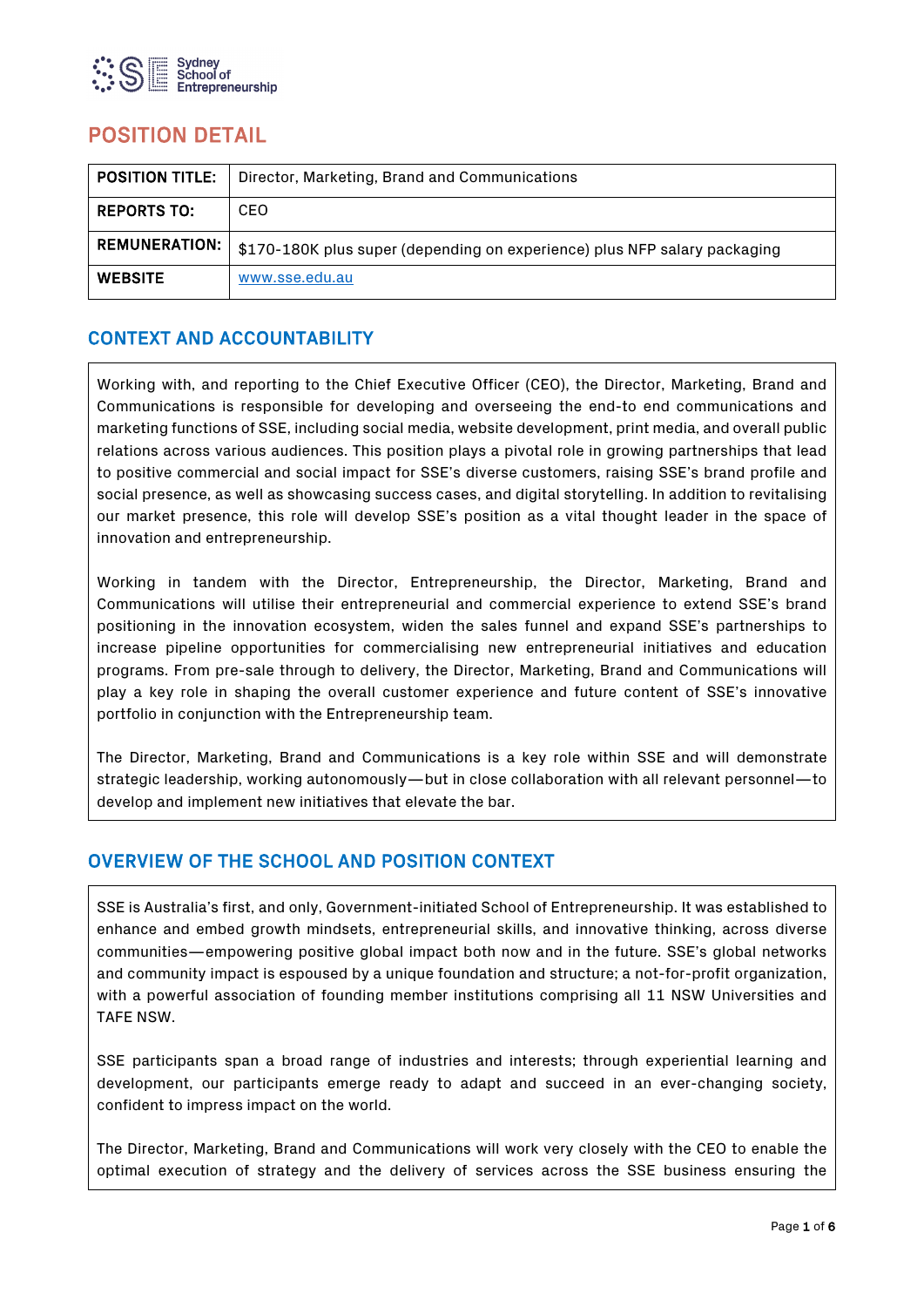

achievement of synergy, alignment, and overarching target efficiency to optimise the delivery of learning programs and services.

The Director, Marketing, Brand and Communications will partner with the Director, Entrepreneurship in representing SSE in the field, responsible for partnerships, business development and communications and marketing initiatives. The successful candidate will be responsive and empowering with the ability to lead a nimble team towards outcomes. The candidate needs to demonstrate a strong understanding of both business, and breadth of entrepreneurship; the Director, Marketing, Brand and Communications will have a direct influence on the strategic direction and shape the future offerings of SSE.

# KEY ACCOUNTABILITIES

|                                              |                                                                                                                                                                                                                                                                                            | <b>Frequency</b> |
|----------------------------------------------|--------------------------------------------------------------------------------------------------------------------------------------------------------------------------------------------------------------------------------------------------------------------------------------------|------------------|
|                                              | Communications and Marketing Strategy Development                                                                                                                                                                                                                                          |                  |
| le.                                          | Create a disciplined, strategic and integrated approach to marketing campaigns<br>designed to support growth and sales strategies.                                                                                                                                                         | Ongoing          |
| le.                                          | Lead the creation and implementation of SSE's marketing and communications<br>strategy to position and grow the adoption of SSE's programs and services,<br>strengthening SSE's reputation for being a leader in entrepreneurship and an essential<br>connector across a diverse ecosystem |                  |
| le.                                          | Develop strategy and lead the communications and marketing team in delivery of<br>customer focussed integrated marketing activities that drive customer engagement,<br>expansion and retention.                                                                                            |                  |
| le.<br>le.                                   | Create value proposition(s), collateral (both soft and hardcopy) and branding.<br>Provide regular and insightful reporting on marketing, brand and communications,<br>which can be used to make strategic and operational decisions to maximise growth<br>opportunities.                   |                  |
| le.                                          | Drive the organisation's media and PR strategy in conjunction with sponsors, also<br>providing strategic leadership for all media engagement.                                                                                                                                              |                  |
| lo<br>le<br>le.                              | Act as the strategic lead with oversight of online presence and engagements<br>Establish Internal communication disciplines, resources and delivery.<br>Oversee the development and implementation of external communications policies and<br>procedures.                                  |                  |
| $\bullet$                                    | Design and lead the implementation of systems and processes to measure, review, and<br>enhance SSE's sales and marketing performance.                                                                                                                                                      |                  |
| <b>Business Development and Partnerships</b> |                                                                                                                                                                                                                                                                                            |                  |
| le.                                          | Manage and expand existing business and market segments                                                                                                                                                                                                                                    | Ongoing          |
| le.                                          | Drive a range of outreach and early customer discovery activities to qualify new<br>commercial opportunities and cultivate customer relationships.                                                                                                                                         |                  |
| le                                           | Identify and pursue new market segments and customer needs informed by market<br>insights to maximise SSE's ability to attract customers and partners that align with<br>SSE's mission.                                                                                                    |                  |
| lo                                           | Distil market trends and customer needs to improve and enhance SSE's current                                                                                                                                                                                                               |                  |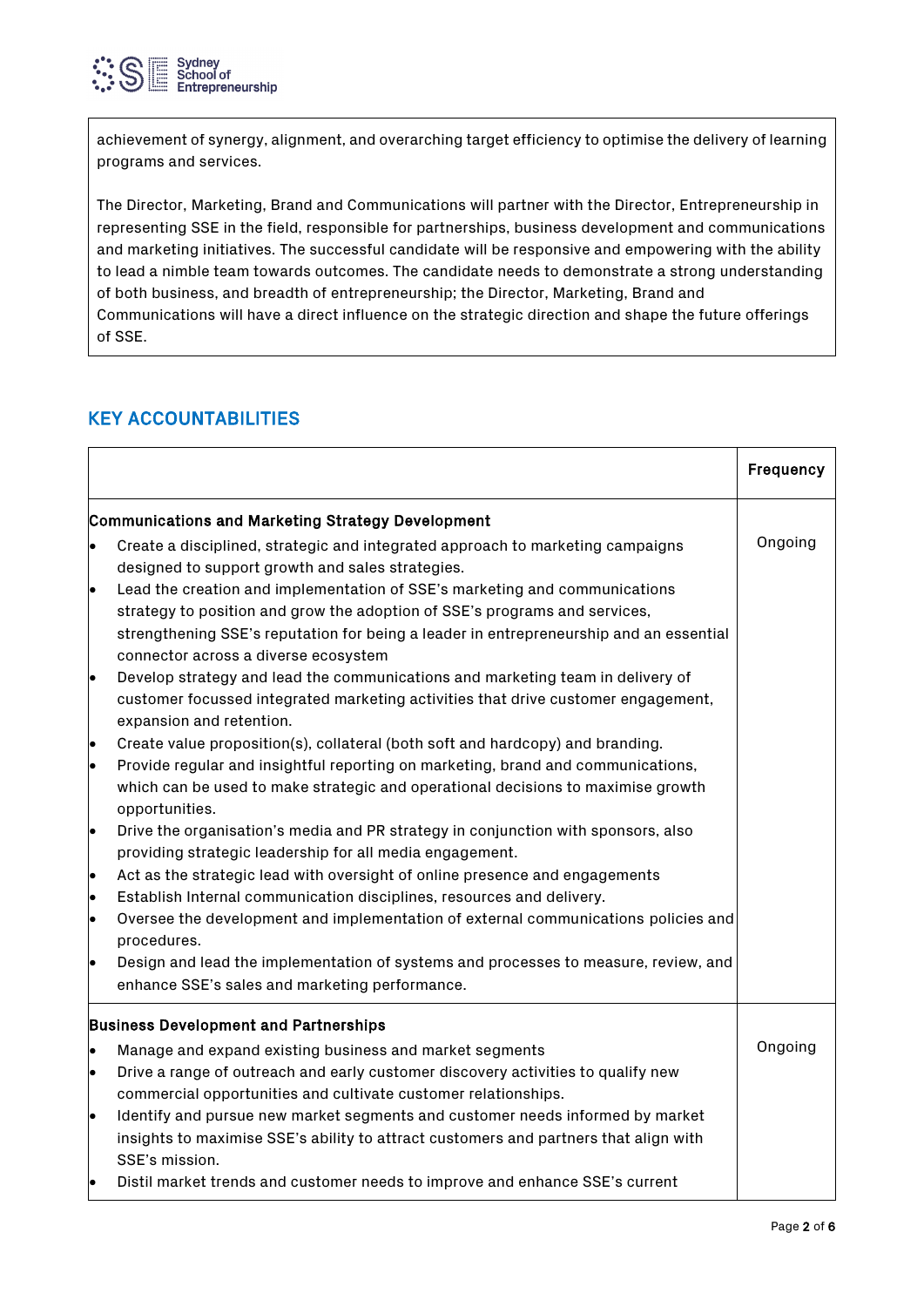

| $\bullet$                    | programs to ensure all objectives are achieved and new initiatives are delivered with<br>successful outcomes.<br>Lead and maintain strategic, and value-add, partnerships and alliances to position SSE<br>as the forerunner in entrepreneurial training and education.<br>Introduce lead management (generation, nurturing and scoring) as a major deliverable<br>of the marketing team.<br>Establish PR and Event management disciplines, resources and delivery.                                                                                                                                                                                                     |             |
|------------------------------|-------------------------------------------------------------------------------------------------------------------------------------------------------------------------------------------------------------------------------------------------------------------------------------------------------------------------------------------------------------------------------------------------------------------------------------------------------------------------------------------------------------------------------------------------------------------------------------------------------------------------------------------------------------------------|-------------|
|                              | Brand Positioning and Stakeholder Engagement                                                                                                                                                                                                                                                                                                                                                                                                                                                                                                                                                                                                                            |             |
| $\bullet$<br>lo<br>$\bullet$ | Strong advocacy to influence stakeholders, lead and sponsor entrepreneurship in the<br>startup ecosystem in NSW and also more broadly throughout Australia and the globe.<br>As an expert in the value of innovation and entrepreneurship, utilise knowledge to<br>leverage, and strategically position, opportunities for collaboration that will foster<br>engagement and markedly channel prospective business to SSE.<br>Understand key trends and issues to proactively review and enhance SSE's programs<br>and strategy.<br>Identify and triage emerging issues/risks, associated implications, and implement<br>strategies or solutions to mitigate accordingly | Ongoing     |
|                              | Leadership & People Management                                                                                                                                                                                                                                                                                                                                                                                                                                                                                                                                                                                                                                          |             |
| le                           | Manage and lead the efforts of the marketing and communications team, to enable<br>effective team and individual performance. This includes setting objectives, identifying<br>and supporting development needs and managing overall performance.<br>Provide strong leadership and mentorship to a team of professionals to facilitate the<br>ongoing development, analysis and expansion of SSE's programs to enable the<br>achievement of SSE's strategic goals.<br>Effectively manage personnel and suppliers to ensure the successful delivery of<br>strategic initiatives and the delivery of service across the SSE business.                                     | Ongoing     |
| General                      |                                                                                                                                                                                                                                                                                                                                                                                                                                                                                                                                                                                                                                                                         |             |
| $\bullet$<br>$\bullet$       | Perform any other work activities relevant to the role's key accountabilities as approved<br>by the CEO and commensurate to the role's classification level.<br>Some state-wide travel may be required in the context of achieving strategic<br>outcomes and key accountabilities.                                                                                                                                                                                                                                                                                                                                                                                      | As required |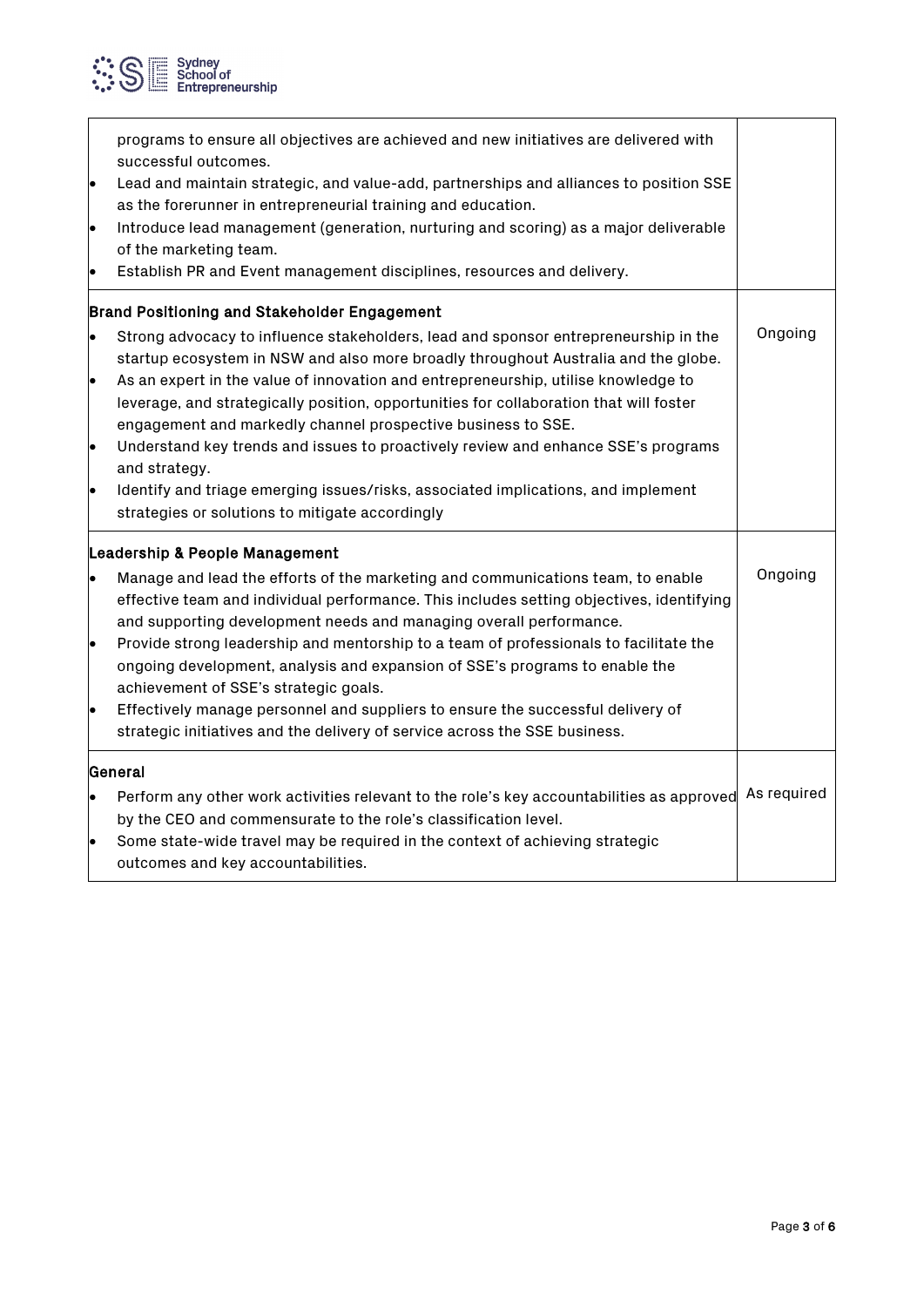

# **SELECTION CRITERIA**

| <b>EXPERIENCE, SKILLS AND QUALIFICATIONS</b>                                                                                                                                                                                                                                           | <b>ESSENTIAL</b>          | <b>DESIRABLE</b> |
|----------------------------------------------------------------------------------------------------------------------------------------------------------------------------------------------------------------------------------------------------------------------------------------|---------------------------|------------------|
| Tertiary education degree, or MBA in marketing, journalism or PR, or a<br>relevant discipline with extensive relevant experience.                                                                                                                                                      | X                         |                  |
| Extensive demonstrated experience at a senior leadership level.                                                                                                                                                                                                                        | X                         |                  |
| Extensive experience in senior marketing, communications or public<br>relations roles, with demonstrated success in providing strategic and<br>operational brand management as well as delivering marketing and<br>internal communications services to contribute to strategic growth. | X                         |                  |
| Strategic ability to design and implement high impact marketing, PR<br>and communication campaigns.                                                                                                                                                                                    | X                         |                  |
| Experience in writing press releases, developing (and delivering)<br>presentations, and extensive media connections and networks.                                                                                                                                                      | $\boldsymbol{\mathsf{X}}$ |                  |
| Demonstrated effective stakeholder management, with superior<br>communication skills, both written, and oral. The ability to negotiate,<br>provide advice and liaise with a wide range of individuals.                                                                                 | $\boldsymbol{\mathsf{X}}$ |                  |
| Demonstrated ability for critical and creative thinking and proven<br>experience in analysing multiple data sources to inform strategy to<br>achieve diverse customer acquisition targets.                                                                                             | X                         |                  |
| Ability to take initiative and work with a high level of independence, as<br>well as in a collaborative team environment.                                                                                                                                                              | X                         |                  |
| Extensive project management skills, high-level problem-solving skills,<br>with the proven ability to think analytically and strategically, and to<br>develop and drive strategic thinking in the implementation of the<br>objectives for the business.                                | X                         |                  |
| Excellent time and workload management skills with demonstrated<br>ability to prioritise effectively, manage multiple tasks, meet deadlines<br>and achieve required outcomes and effectively deliver results.                                                                          | X                         |                  |
| Strong knowledge and understanding of not-for-profit organisations<br>and the education sector is desirable.                                                                                                                                                                           |                           | X.               |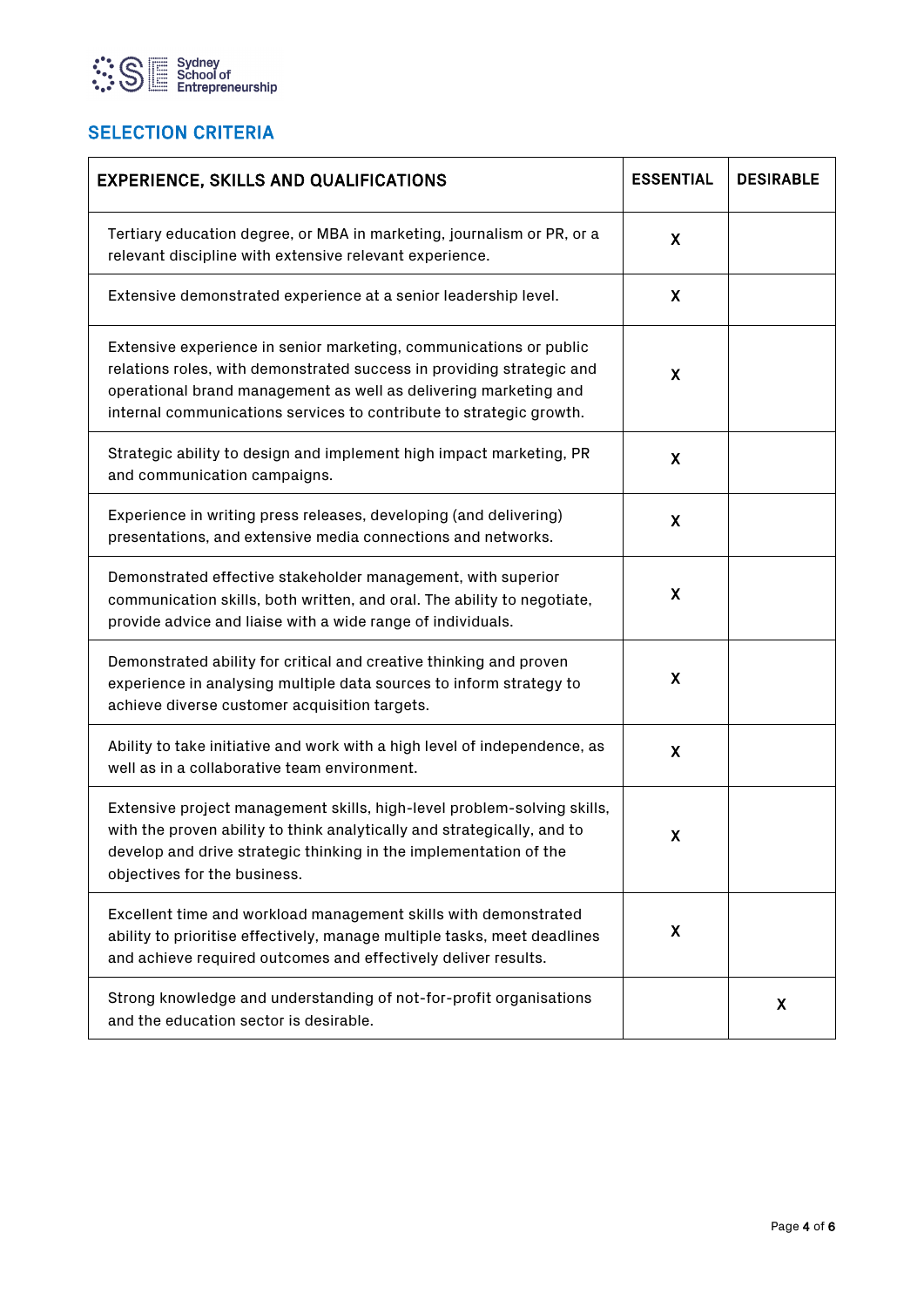

# ORGANISATIONAL CHART



### KEY RELATIONSHIPS

#### INTERNAL

| <b>MAIN CONTACT</b>                    | <b>FREQUENCYI PURPOSE</b> |                                                 |
|----------------------------------------|---------------------------|-------------------------------------------------|
| <b>CEO</b>                             | Daily                     | In the context of relevant Key Accountabilities |
| Director, Entrepreneurship             | Daily                     | In the context of relevant Key Accountabilities |
| Director, Operations Director, Finance | Daily                     | In the context of relevant Key Accountabilities |
| SSE staff - all levels                 | Daily                     | In the context of relevant Key Accountabilities |

### EXTERNAL

| <b>MAIN CONTACT</b>                                                                                                   | <b>FREQUENCYI PURPOSE</b> |                                                           |
|-----------------------------------------------------------------------------------------------------------------------|---------------------------|-----------------------------------------------------------|
| Prospective customers, corporate and business clients<br>and students                                                 | As required               | In the context of relevant Key<br>Accountabilities        |
| Board and Committee Members                                                                                           | As required               | In the context of relevant Key<br>Accountabilities        |
| SSE's talent pool ('The Brains Trust') of Facilitators,<br>Program Associates, Entrepreneurs/ Experts in<br>Residence | As required               | In the context of relevant<br><b>Key Accountabilities</b> |